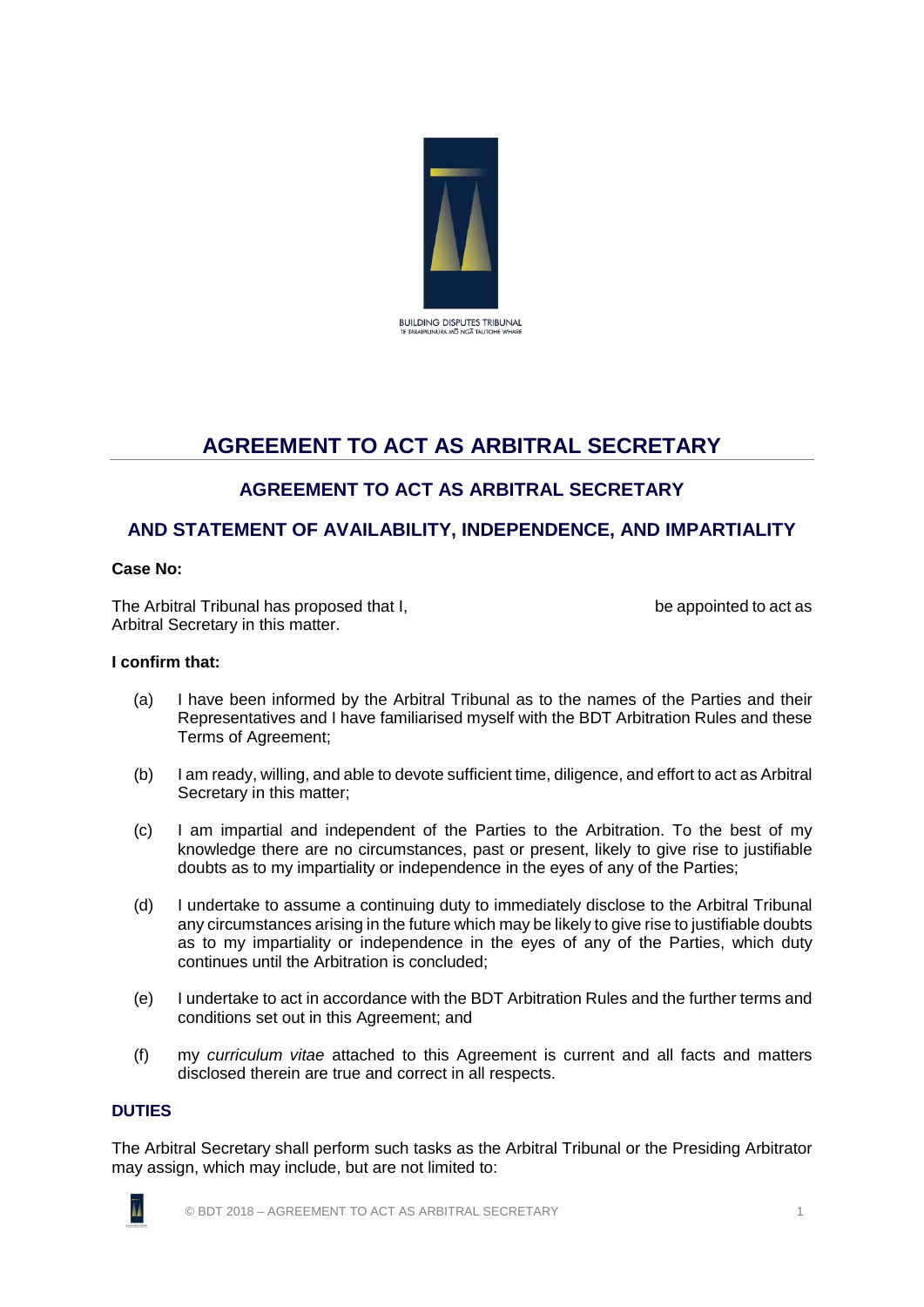- (a) organising and maintaining the Arbitral Tribunal's files and documents;
- (b) attending hearings and meetings, taking notes or minutes, and recording evidence and exhibits;
- (c) assisting the Arbitral Tribunal in the preparation and communication of its decisions to the Parties on issues of procedure and substance, including by preparing initial drafts of minutes, procedural orders, and non-substantive parts of Awards, and proof-reading any procedural orders or Awards that may be rendered by the Arbitral Tribunal;
- (d) assisting the Arbitral Tribunal in the review of evidence and of the issues in dispute, including through the review of submissions and evidence, preparation of summaries and/or memoranda, checking authorities cited by the Parties, and research on specific factual or legal issues on the record; and
- (e) providing other support to the Arbitral Tribunal or to its members at any time, including during hearings and deliberations which the Arbitral Secretary may attend.

The Arbitral Secretary shall, at all times, act strictly under the direction, instruction, control, and supervision of the Arbitral Tribunal.

The Arbitral Secretary shall not exceed the scope of the tasks assigned to him or her.

Under no circumstances shall the Arbitral Secretary perform any decision-making function, enter into any discussion of the merits, or otherwise attempt to influence the Arbitral Tribunal's decision in any manner.

# **APPOINTMENT AND REMOVAL OF ARBITRAL SECRETARY**

The Arbitral Tribunal may, after consulting with the Parties, appoint or remove a secretary at any stage of the Arbitration in terms of Rules 19.13-19.14.

An Arbitral Secretary's continuing appointment may be subject to challenge on the grounds of impartiality or independence. The procedure for challenge of an arbitrator set out in Rules 7.2-7.7 shall apply *mutatis mutandis* to reflect the different context.

If for any reason a substitute Arbitral Tribunal Secretary needs to be appointed, the procedure in Rule 19.13 shall apply.

### **PAYMENT**

As a general principle, the use of an Arbitral Secretary should reduce rather than add to the overall costs of the Arbitration.

The Arbitral Secretary shall be remunerated by the Arbitral Tribunal for time engaged on the duties of the Arbitration at the rate of NZ\$........... per hour (including GST, value added tax, or any other similar tax, if any).

The Arbitral Secretary shall be reimbursed by the Parties for the actual and reasonable costs and expenses incurred in relation to the provision of the Arbitral Secretary's duties upon receipt and verification by the Arbitral Tribunal of supporting invoices and receipts.

The Parties are jointly and severally liable for the costs and expenses of the Arbitral Secretary.

The Arbitral Secretary shall submit invoices to the Arbitral Tribunal on a bi-monthly basis.